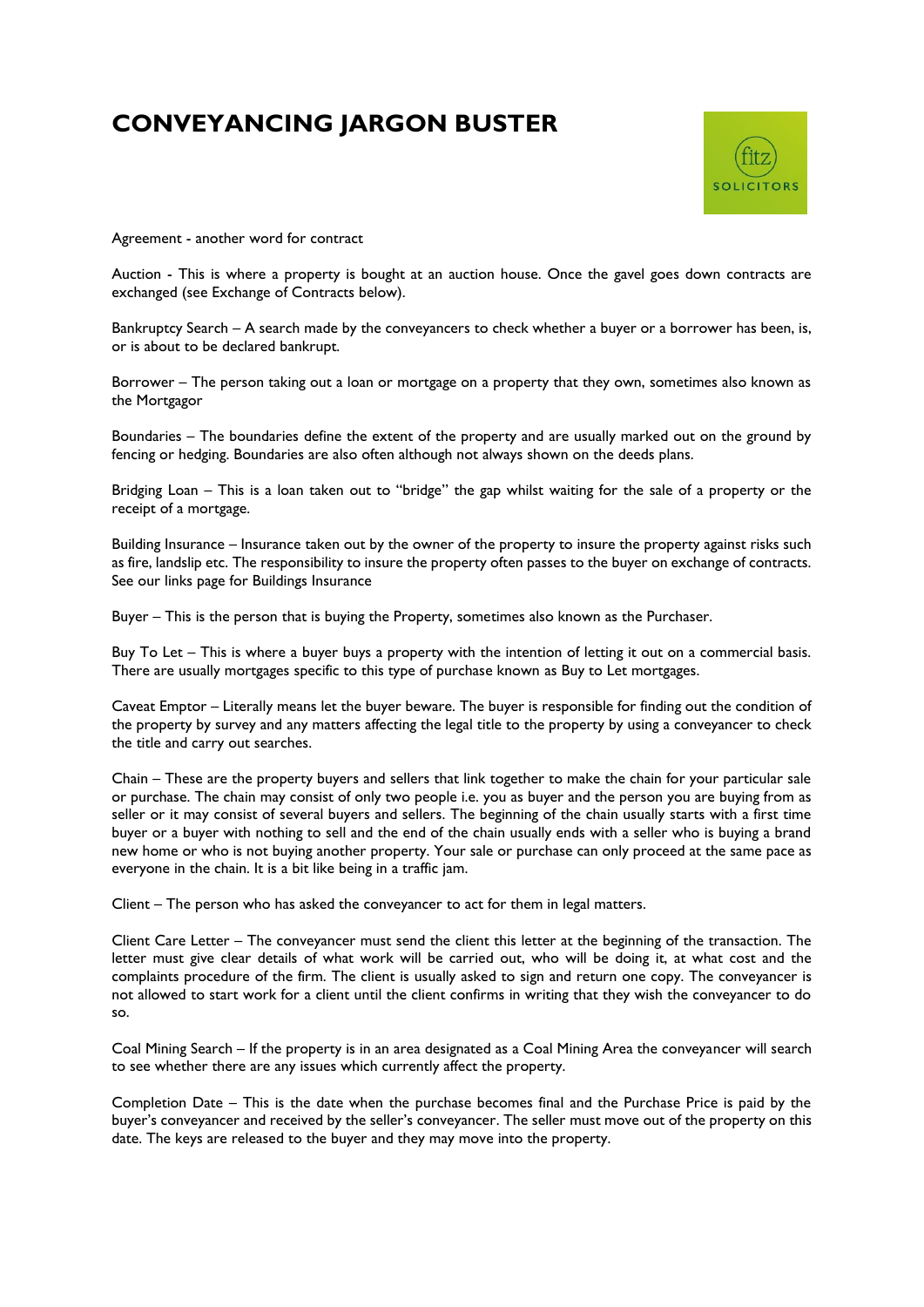Completion Statement – This is the final account that the conveyancer will send and it will detail his fees plus the VAT and all searches etc. This is usually sent after exchange and before completion.

Conditions of Sale – The conditions of the sale are detailed in the Contract that the seller's conveyancer prepares and sends to the buyer's conveyancer. There are standard Law Society conditions to which the conveyancer adds any Special Conditions.

Conservation Area – This is an area protected by the Local Authority. Properties in a conservation area may be subject to planning restrictions particularly relating to the exterior of the property.

Contract – The legal document that confirms the sale/purchase of the property. This is prepared in a draft form by the seller's conveyancer and sent to the buyer's conveyancer. Once all queries are answered it is then approved and the seller and the buyer each sign their own copy.

Conveyancer/ Conveyancing – Conveyancing is the legal description for the work that is done to transfer ownership of a property from one person to another. Conveyancer is the job description of the person doing the legal work.

Conveyance – This is the old fashioned name for the document that transfers a property from one person to another. Conveyances are rarely used nowadays and property is usually transferred by a Transfer document.

Council for Licensed Conveyancers (CLC) – the organisation that governs Licensed Conveyancers in the same way that the Law Society governs solicitors.

Covenants/Restrictive Covenants – These are obligations/restrictions that are attached to the property. For instance there may be an obligation to maintain a fence or boundary which is a positive covenant or there may be a restriction on the type of building on the land which is a restrictive covenant.

Deeds/Title Deeds – These are the legal documents that contain information about the Property.

Defective Title Insurance – A defective title means that there is a problem with the deeds relating to the property. They may be missing, destroyed, lost or simply inadequate. A buyer will not usually buy a property with a defective title unless the seller provides him with an insurance policy to protect him and his lender against any financial loss which could result from the defective title.

Deposit – There are two types of deposit that a purchaser may be asked to produce. Sometimes the estate agent will ask for a "Goodwill" Deposit to secure the property. You should not pay this deposit without first consulting with your conveyancer. The second type of deposit is the one a Purchaser will pay to the conveyancer to hand over with the Contract. Traditionally this was 10% of the purchase price but often less than this is accepted.

Disbursements – Simply put this means items that the conveyancer must pay to other persons on your behalf. Typically these are VAT, Stamp Duty, Land Registry Fees and searches.

Drainage/Water Search – This is a search carried out by the conveyancer for the purchaser to check whether the property is connected to mains water and drainage and whether there are any other issues relating to drainage/water affecting the property.

Easement – This term means a right given to the Property Owner over adjoining property or land. Typically this could be a right of way or access, a right of drainage or a right to a water supply. By law the Seller must disclose all Latent Easements but not Patent Easements. Latent Easements are easements that could not be discovered by search or survey in other words they are not easily found out. Patent Easements are easements that can be discovered by search or survey.

Environmental Search – This is a search that the conveyancer carries out to check whether there are any environmental issues affecting a property. These may include matters such as flooding, coal mining and land fill. Equity – The equity in a property is the value that is left after you take the current worth of the property and deduct from that any mortgages outstanding on the property.

Estate Agent –The Estate Agent acts on behalf of the seller to sell the property. They will prepare a set of details which must be accurate by law. They will negotiate the sale between the buyer and seller and any specific terms.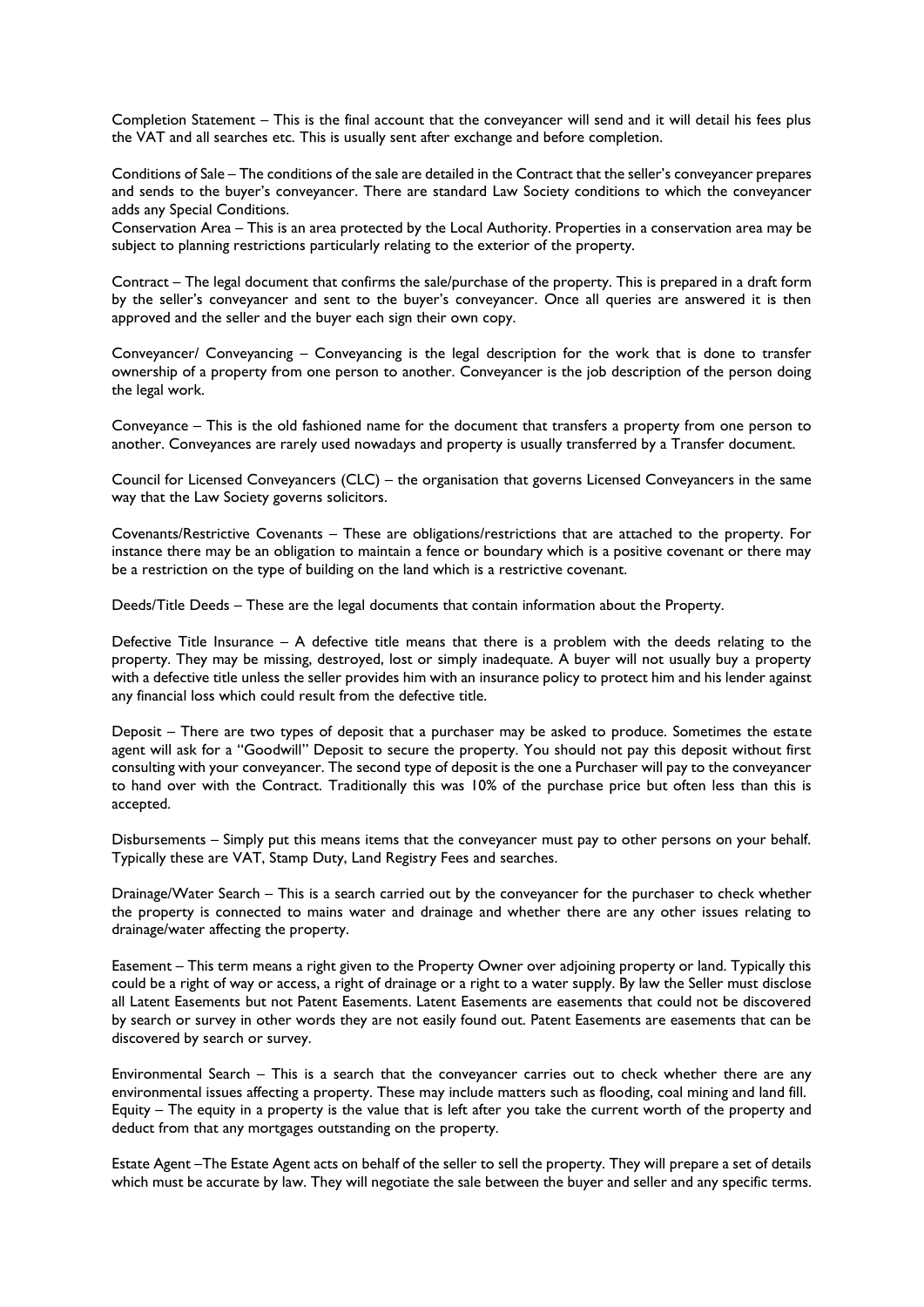The Estate Agent will prepare a Memorandum of Sale giving details of the buyer, the seller, their conveyancers, the price and any specific terms which is sent to all parties to the transaction.

Exchange of Contracts – The buyer's conveyancer and the seller's conveyancer "Exchange Contracts" on the telephone. If there is a chain the solicitors for everybody in the whole chain "exchanges contracts" at the same time using a Law Society formula. Once contracts are exchanged the sale/purchase is legally binding Financial Advisor – The Financial Advisor is usually responsible for arranging the mortgage or finance to purchase the property and will often arrange any life insurance, mortgage protection insurance etc.

Fixtures and Fittings List – This is a list of items that will remain/be taken from the Property. This is completed by the Seller and a copy is attached to each part of the Contract and is legally binding.

Freehold – This is the legal term for the way that an owner holds the property. The other terms are Leasehold and Commonhold. With freehold land the owner owns the property/land outright subject only to any mortgages, charges, easements, covenants etc. shown by the deeds.

Gazumping – This is where the Seller sells to another buyer for a higher price. This can only happen before exchange of contracts.

Gazundering – This is where the Buyer lowers his offer on the property after agreeing a price. This can only happen before exchange of contracts.

Ground Rent – This is the rent paid to the Landlord usually on a Leasehold property where there is a long lease.

Ground Rents are payable on some freeholds.

Indemnity Insurance – The Law Society and the CLC (see above) insist that all Solicitors and all Licensed Conveyancer firms must take out insurance to the value of £1,000,000 or more to cover defective work or fraud by that firm of its client (s).

Inland Revenue – A government department that collects tax on behalf of the government. The Inland Revenue now insists by law that every purchaser of property must complete a Stamp Duty Land Transaction Form. This form must be sent to Inland Revenue along with any Stamp Duty within 30 days of completion. The Inland Revenue impose hefty fines if this is not done. For sample forms and Stamp Duty Tariffs see our links page for details of Inland Revenue web site.

Instructions – This means authorisation by the client to the conveyancer. The client must give the conveyancer written instructions to act on his behalf in the property sale, purchase, re mortgage or transfer. After that the conveyancer will from time to time ask the client for instructions as to how the client wishes to proceed. For instance what date the client wants to move on.

Joint Tenants – Where two or more persons buy a property they are called joint tenants or tenants in common whether the property is freehold, commonhold or leasehold. Where property is held as a joint tenancy if one owner dies the property passes to the other owner automatically without a Will. If the property is held as Tenants in Common each buyer owns their own share of the property which can only be passed on by sale or by a Will.

Land Registry – The Land Registry is a government department that holds the records of all property in the United Kingdom. Most property is now registered at the Land Registry. See our links page for details of the Land Registry web site.

Land Registry Search/Fees – The conveyancer will make searches at the Land Registry to check matters affecting the property and to get up to date copies of the Land Registry entries that relate to the property. On completion the conveyancer will send the deeds to the Land Registry who will register the new owner and any new lender. The Land Registry charges a fee for searches and for registration of property. See our links page for details of the Land Registry web site where a full list of fees is available.

Landlord – A Landlord is the owner of the freehold of a leasehold property. Rent on a leasehold property is paid to the Landlord who has the right to enforce the terms in the Lease.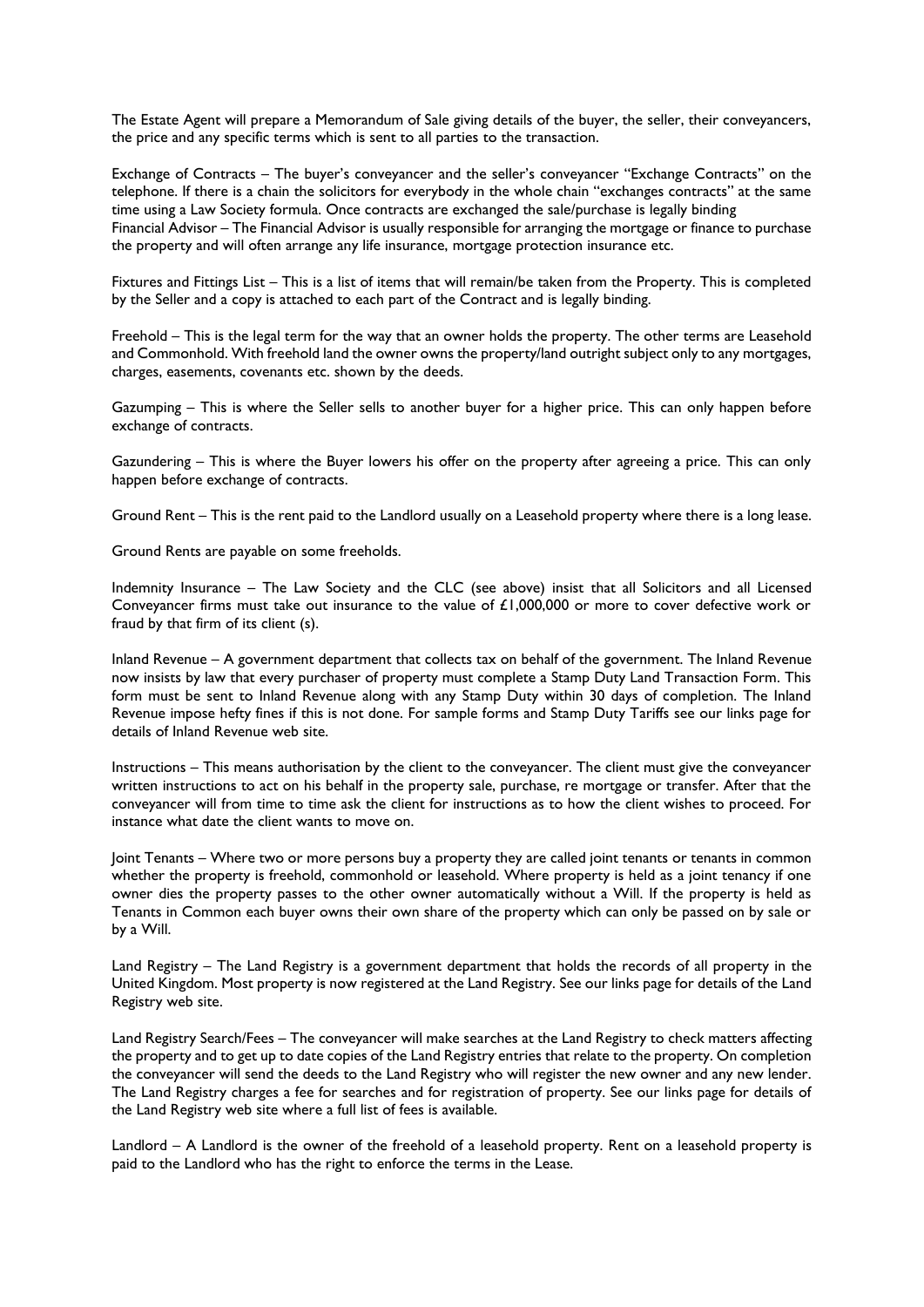Lease – A lease is a complicated document which details the matters affecting a leasehold property. Typically these will include the length of the lease, rent, service charges, rights of way, water, drainage and access and it will usually incorporate a plan.

Leasehold – A Leasehold property means that the owner does not own the property or land outright. There is a lease which for a term of years grants the owner the right to occupy the property/land. There may be a rent or a ground rent to pay to the Landlord.

Legal Executive – A qualified legal professional who is governed by the Law Society

Lender – The Bank or Building Society who lend money to property owners, sometimes also known as the Mortgagee

Licensed Conveyancer – a qualified property lawyer who holds a license granted by the CLC (see above).

Listed Buildings – Listed Buildings are protected by the Local Authority. Properties that are listed are subject to planning restrictions.

Local Search – This is a search made by the conveyancer on behalf of the buyer or in the case of a re mortgage on behalf of the Lender. The search covers Local Authority issues relating to the property. The search will either be sent to the Local Authority to answer and return to the conveyancer or the conveyancer may use a Personal Search Agency or an Online Search Provider to collect the information from the Local Authority.

Local Search Indemnity Insurance – This insurance is used on re-mortgages where there is no need to carry out a full local authority search and protects the Lender from financial loss. It is sometimes used on a purchase where there is insufficient time to make a full Local Search if the lender permits.

Management Company – If the property is leasehold there will often be a management company set up to deal with the day to day running of the property and repairs and renewals. The management company collect a service charge from the property owners to pay for their services and for the upkeep and maintenance of the building.

Mortgage – A loan that is secured over a property.

Mortgage Deed – This is the document the borrower signs to agree to the terms set out in the Mortgage Offer. This document is sent to the Land Registry who register the Mortgage as a Financial Charge on the property which is shown in the Charges Register.

Mortgage Offer – A written offer to lend money on a property. The Mortgage Offer will contain all the terms of the Loan and the conditions upon which the money is loaned.

Mortgage Valuation Fee – The borrower generally pays a fee to the Lender to have the property valued for mortgage purposes. This enables the Lender to take a commercial view on whether the property is worth what the borrower says it is and whether it is suitable security for the Mortgage. The Mortgage Valuer will not necessarily inspect the physical condition of the property.

New Build – Where a property is being purchased for the first time from the Builder or Developer.

Off Plan – Where a property is being bought at the planning stage and is yet to be built

Overriding Interests – Not all matters affecting property are registered or capable of being registered at the Land Registry. Nonetheless the property is still subject to such matters.

Preliminary or Pre Contract Enquiries – This is a set of questions that is sent to the seller's conveyancer by the buyer's conveyancer relating to the property. Typically these questions will consist of enquiries relating to boundaries, easements, persons living at the property etc.

Property Information Form – This is a standard form that is completed by the seller giving details about the property. The form is legally binding on the seller.